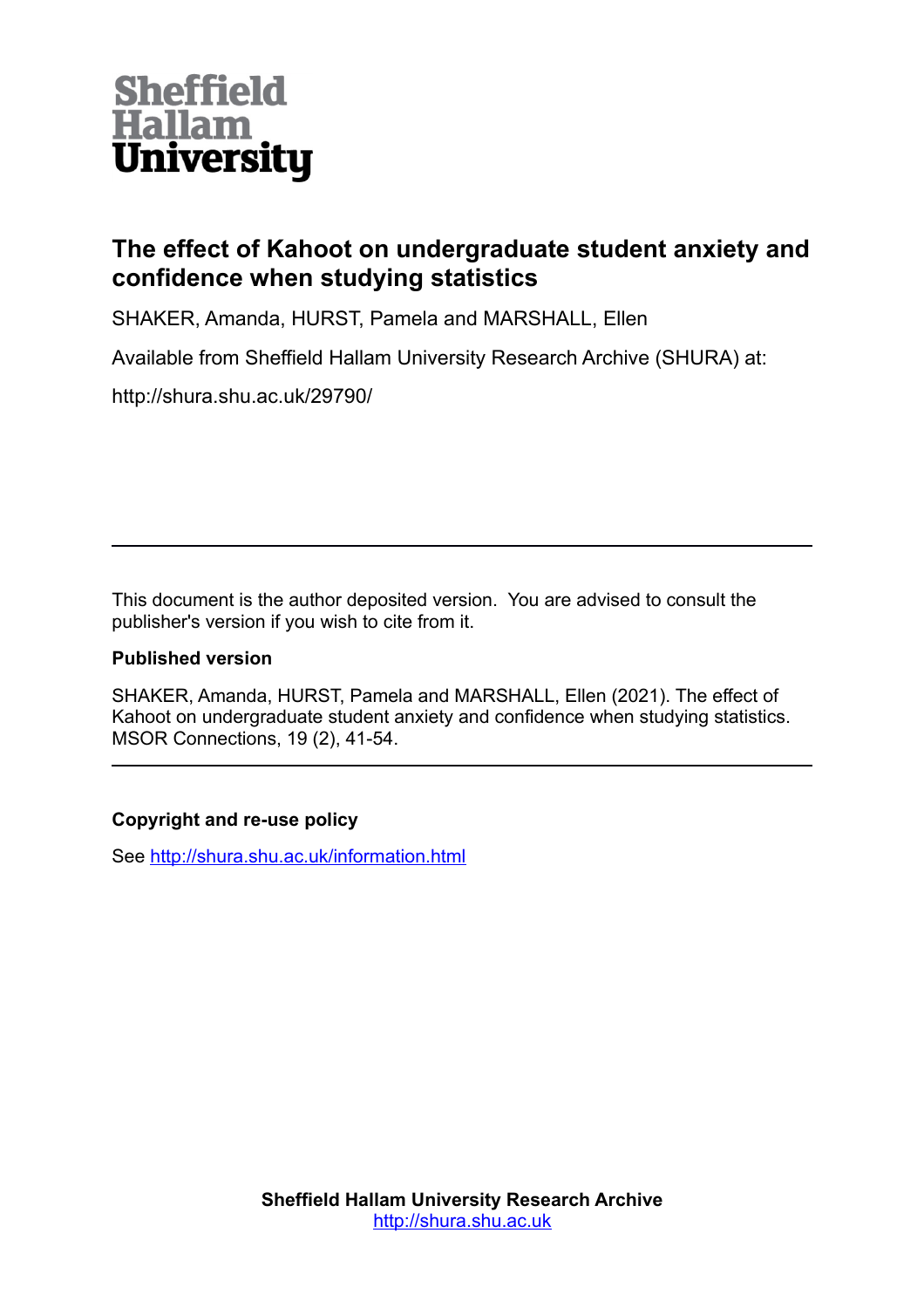# **RESEARCH ARTICLE**

# **The effect of Kahoot on undergraduate student anxiety and confidence when studying statistics**

Amanda J. Shaker, Department of Mathematics and Statistics, La Trobe University, Melbourne, Australia. Email: [a.shaker@latrobe.edu.au](mailto:a.shaker@latrobe.edu.au) Pamela S. Hurst, Department of Ecology, Environment and Evolution, La Trobe University, Melbourne, Australia. Email: [p.hurst@latrobe.edu.au](mailto:p.hurst@latrobe.edu.au) Ellen M. Marshall, Department of Engineering and Mathematics, Sheffield Hallam University, Sheffield, UK. Email: [ellen.marshall@shu.ac.uk](mailto:ellen.marshall@shu.ac.uk)

## **Abstract**

Many undergraduate students are required to study statistics, but often struggle understanding concepts, lack engagement, lack confidence, or feel anxious about statistics. Kahoot is a gamebased learning platform that can be used to increase student engagement and learning through realtime quizzes. This study aimed to evaluate the use of Kahoot on improving students' experience of studying statistics in an undergraduate (year 2) course. Pre and post Likert scale questionnaires (including the Statistical Anxiety Measure - SAM) were used to collect student responses about their statistics study experience. Questions related to anxiety, confidence, and for the post quiz, additional questions on the impact of Kahoot on behavioural engagement. Post survey results indicate positive changes in students' perceptions towards studying statistics in terms of anxiety and confidence. Kahoot was shown to have a significant and positive effect on student confidence and was also linked to lowered anxiety. Despite limited data, help-seeking anxiety explained over 50% of variation in final exam performance. Further research is recommended on the effect of Kahoot on student anxiety when studying statistics, particularly as it relates to confidence and performance.

**Keywords:** Confidence, statistics anxiety, Kahoot.

## **1. Introduction and Literature Review**

Statistics is one of the most widely taught subjects in the undergraduate curriculum and contributes to the development of important skills such as problem solving, critical reasoning and decision making (Cui et al, 2019; Dempster & McCorry, 2009). However, for many students it is the most feared and disliked component of their studies and often seen as a necessity to progression which must be endured (Birenbaum & Eylath, 1994; Onwuegbuzie & Wilson, 2003; Ziedner, 1991; Nasser, 2004). In addition to the negativity surrounding the learning of statistics, it is thought that up to 80% of students suffer with situation specific statistics anxiety at some level (Onwuegbuzie & Wilson, 2003). It is well established in the literature that low self-efficacy towards learning statistics among students is generally associated with higher levels of experienced statistics anxiety (Chamberlain et al, 2015). Statistics anxiety has been linked to poor statistics assessment performance in numerous studies, but it is the link between statistics anxiety, student attitudes and negative learning behaviours which are thought to lead to poor performance (Macher et al, 2011; Gonzalez et al, 2016; Macher et al, 2013). Anxious students often try to avoid any statistical situation including not attending/listening to lectures, not asking for help, delaying work on assessments until the last minute, persevering less on tasks, and putting little effort into learning (Macher et al, 2011; Kesici et al, 2011), which can subsequently lead to poorer performance, reinforcing a student's view that they cannot do statistics.

Although suggestions for addressing anxiety have been made, very few researchers propose or evaluate strategies to reduce anxiety. Birenbaum & Eylath, (1994), Baloglu, (1999), Onwuegbuzie &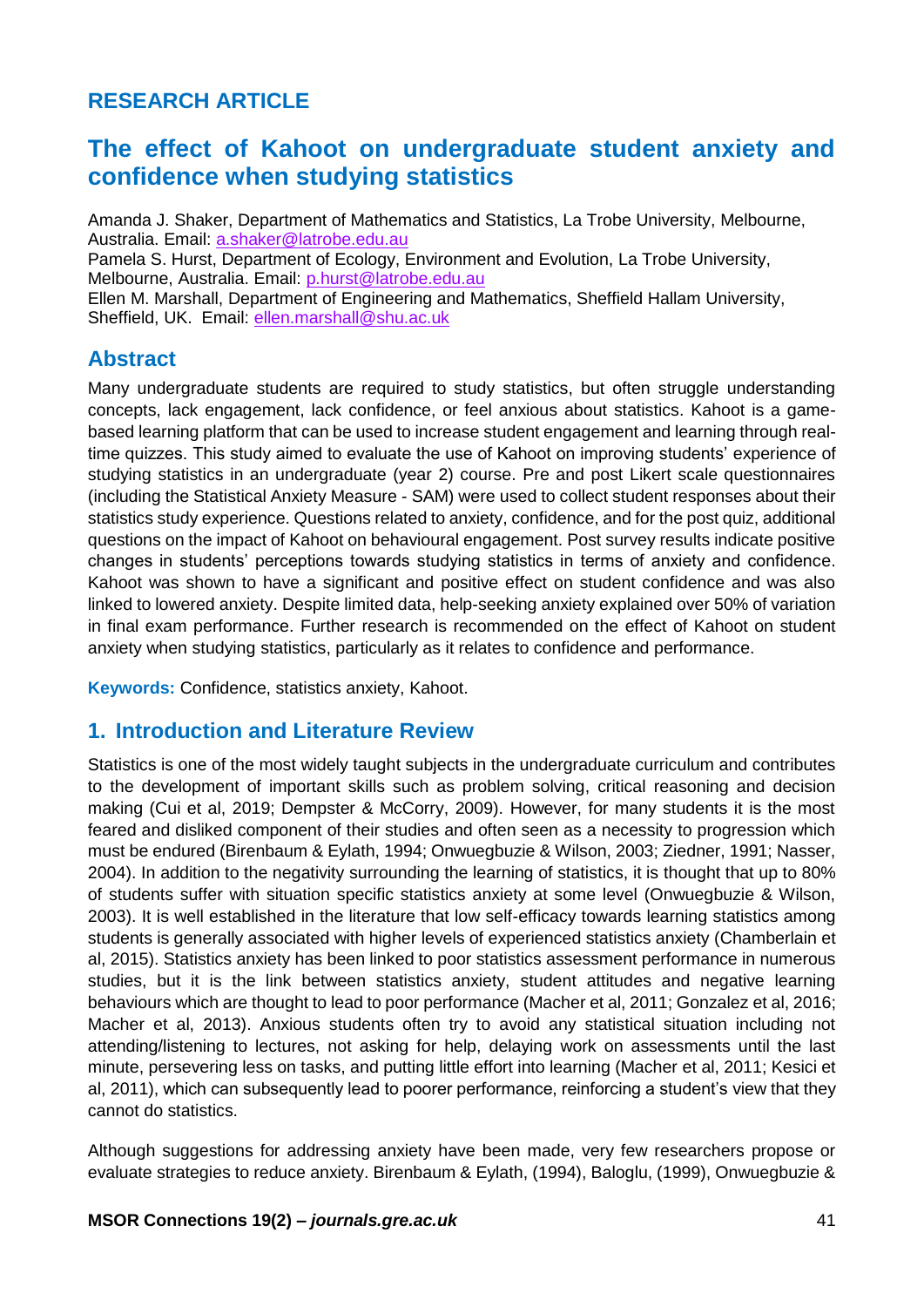Wilson (2003), and Chew & Dillon, (2014) summarise strategies tested in the literature which are usually based on teaching strategies rather than behavioural strategies that students can implement. Examples include improving statistical textbooks (Johnston, 1977), using humour in the classroom (Schacht & Stewart, 1990), making more connections between concepts and real-life application (Ellman, 1991; Belli & Seaver, 1989), and using "sleuthing" stories upon which to practice statistical analyses (D'Andrea & Waters, 2002). Cohen (2014) discusses the importance of using games in the teaching of difficult subjects such as statistics, whilst Macheski et al. 2008 also highlight the importance of interactive classroom activities in creating a learning community and a safe, relaxed classroom environment. While there is little in the literature evaluating the use of games-based learning on either reducing statistics anxiety or increasing confidence, Schacht & Stewart (1990) hypothesise that interactive learning environments are important in the reduction of statistics anxiety.

The use of Audience Response Systems (ARS) for teaching statistics and mathematics subjects has been described previously. For example, Ramesh (2011) evaluated the use of an ARS in undergraduate statistics modules and found an improved learning experience, as evidenced by increased attendance and engagement. Rowlett (2010) recommends the use of ARS to facilitate more active learning, whilst Wit (2003) reported many positive impacts of using an ARS in a statistics class, including student enjoyment, and the ability for students to contribute without fear of making mistakes. Fullarton et al (n.d.) introduced arsnova-click: a gamified ARS for STEM (Science, Technology, Engineering, Mathematics) courses inspired by Kahoot and designed with a focus on privacy and anonymity.

Kahoot [\(https://kahoot.com/\)](https://kahoot.com/) is a game-based ARS and learning platform that can be used to increase student behavioural engagement and learning through real-time quizzes. Kahoot quizzes can be played either synchronously during a live class, or asynchronously if set for "Homework". Wang & Tahir (2020) carried out a review on the published effects of using Kahoot. Based on their findings, they concluded that Kahoot can have a positive effect on learning, classroom dynamics, motivation, concentration, and perceived learning by students. Of the 93 studies included in the review, 14 considered student anxiety, although none focused on statistics anxiety specifically. A concern of some teachers is that the use of Kahoot in the classroom may induce anxiety due to the focus on competition and time limits for answering quiz questions. However, 10 of the 14 articles reported a reduction in student anxiety (two of which included tests for statistical significance) due to factors such as facilitating more students to feel safe to participate and answer questions without fear of being judged, and the addition of humour. Only one study of the 14 reported that Kahoot could induce agitation (anxiety) (Moutinho & Sa, 2018). Interestingly, one study (Turan & Meral, 2018) compared Kahoot with another polling system Socrative [\(https://www.socrative.com/\)](https://www.socrative.com/), and found there was a statistically significant difference in anxiety scores, where anxiety scores associated with Kahoot were lower.

The main aim of this study was to evaluate the impact of Kahoot on student reported levels of anxiety and confidence regarding statistics using pre-post surveys. For course students that completed both the pre and post surveys, the relationship between reduced anxiety/increased confidence and selfreported levels of behavioural engagement with lecture material was also explored. Another aim was to see if performance on the final exam was related to responses in the post survey.

## **2. Method**

#### *2.1.Participants*

The participants of this study were undergraduate students enrolled in the second-year course *Practice of Science* in Semester 1 of 2020. Most students (68%) were enrolled in biology-based degrees, with approximately 50% of students enrolling in *Practice of Science* as a core course for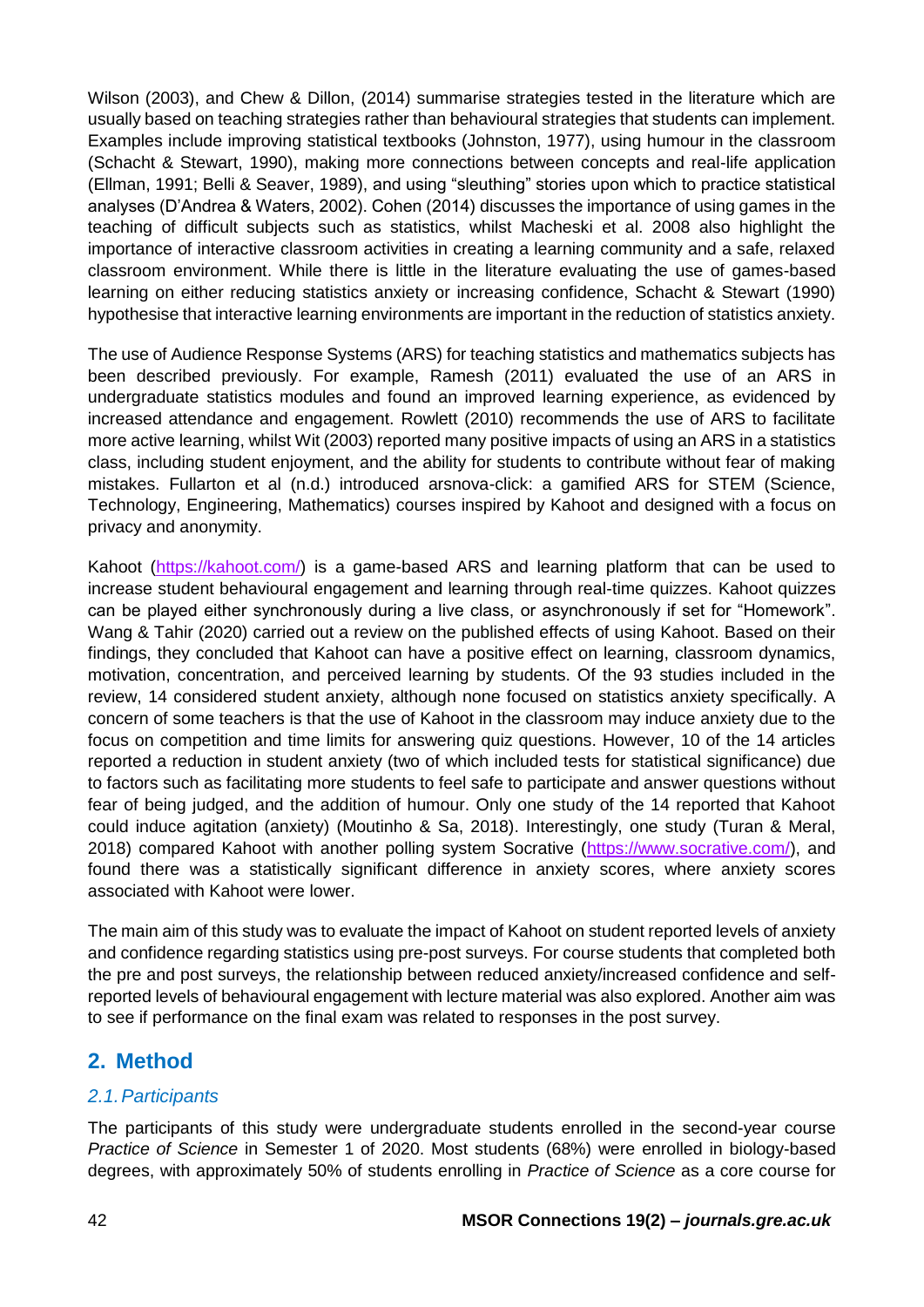their degree or major. The remaining students chose it as an elective or as a prerequisite for a thirdyear course. All 129 students enrolled in *Practice of Science* were invited to take part in the study and participation was voluntary.

### *2.2.Course background*

This course was established in 2013 by the School of Life Sciences to provide biology students with a second-year course that encompassed experimental design and statistical concepts. The need for statistics in second year biology was identified by 3<sup>rd</sup> year biology course coordinators who felt students had either not retained first year statistical knowledge or missed statistics prior to third year. In particular, many students did not appear confident in determining the correct statistical test to use with data collected in the field or lab. Practice of Science has always been co-taught by two different departments. Over the years the lecturing staff have changed but since 2014 one of the authors (PH) has been involved to different extents in the experimental design component of the subject and since 2019 another author (AS) has lectured for the statistics component. In 2020 there was a single lecturer for each component (AS for statistics and PH for experimental design), with corresponding teams of teaching assistants for weekly workshops.

One challenge for this course has been the successful integration of the two components so that students do not perceive each as stand alone and see the link to their biology studies. Over the last two years AS and PH have ensured use of the same terms where there may be differences, referred to each other's lectures where applicable, and have carefully considered the sequence of learning activities and assessments. Another challenge has been delivering the statistics component to a cohort of students with a diverse range of backgrounds in quantitative skills. Some students have not studied any maths since aged 16 at secondary school, while others have first year undergraduate maths or statistics. In addition, instruction on using the statistical package SPSS is given, which some students had not encountered previously.

Assessment of experimental design concepts includes a group oral presentation, online quizzes, an ongoing group task (3-4 students per group) of designing a hypothetical experiment but with individual submission of a written summary, and half of the end of semester exam. The statistics component (termed data analysis in the course notes) is assessed via online quizzes, two assignments, and half of the end of semester exam. Linking of the two components is achieved as students are required to state the statistical test they would use for the data in their proposed experiment study and why. To lessen student anxiety around missing an online quiz and to minimize course coordinator administration regarding missed quizzes, the best five marks of the seven online quizzes was used towards a student's final grade. PH has successfully used this 'best of' approach in other subjects and gives students an element of 'choice', which may encourage a more active role in learning (Nicol, 2009) and reduce stress about the assessment (Cook, 2001).

Kahoot was typically used at the end of each statistics lecture whereby four to six multiple choice questions were asked so that students could check their comprehension of the material in that lecture. The statistics lectures were delivered face-to-face for one week at the beginning of the semester. At that point, due to COVID-19 and the associated lockdown in Melbourne, Australia, the remaining lectures were delivered asynchronously through the use of pre-recorded videos. As such, the Kahoot quizzes were adapted to also be administered asynchronously so that students could play the Kahoot game in their own time after having watched the associated lecture material. Engagement with the lecture material and the Kahoot quizzes remained similar with this format as had been seen in previous years with a fully face-to-face format. During the final week of the semester, a longer 'revision Kahoot', which included questions relating to data analysis topics throughout the semester, was administered live over Zoom. In general, although not assessed, the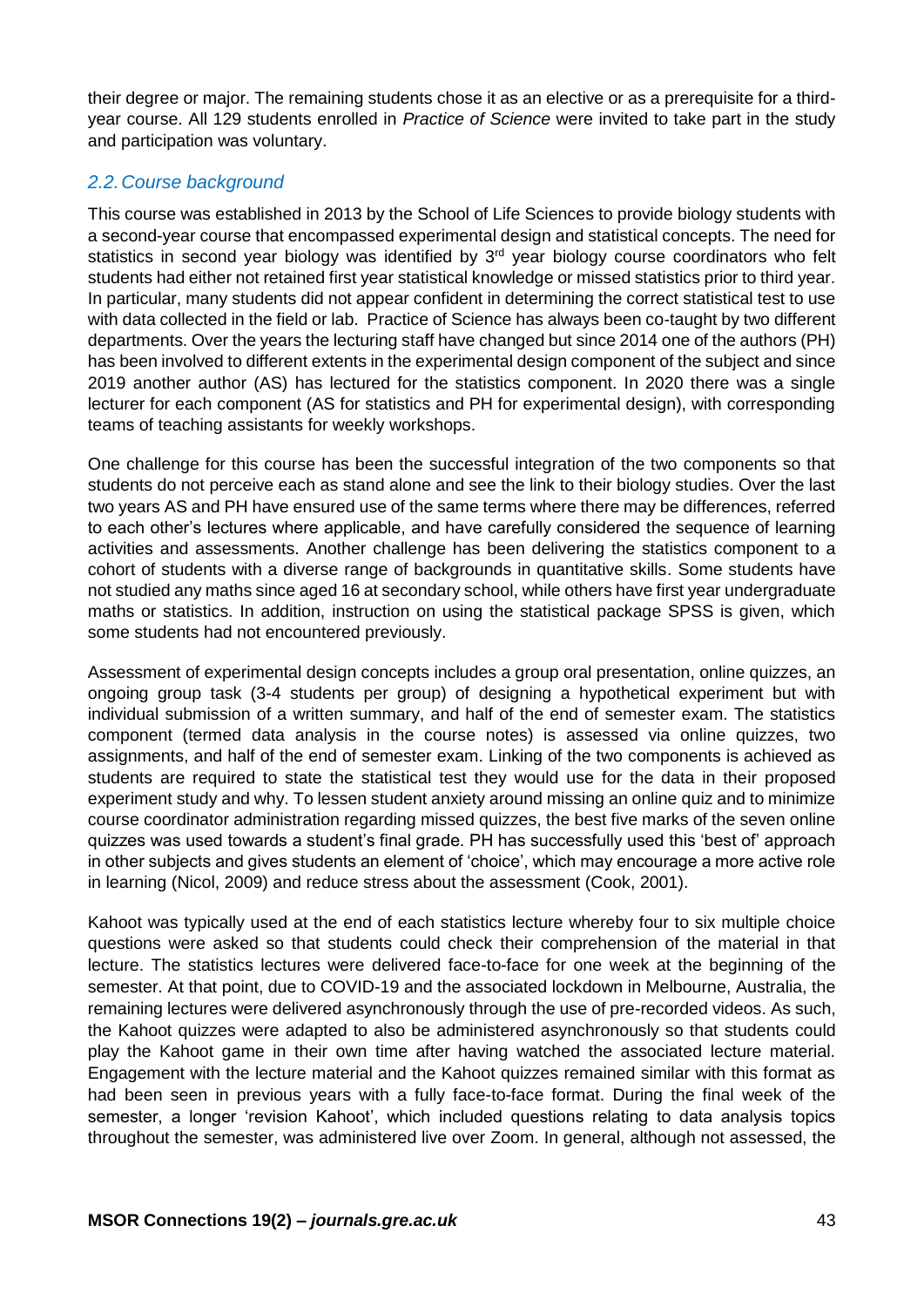Kahoot quizzes were useful practice for the assessed online quizzes which were related to the corresponding week of statistics material.

#### *2.3.Data collection*

A pre-post research design was used to measure confidence and anxiety levels experienced by students at the beginning and end of the semester respectively. The post survey also included questions regarding students' perceptions of the effect of Kahoot. In addition, responses from the pre and post surveys were matched to data available from the Learning Management System including student performance. Ethical approval to carry out the research study was obtained from the university human ethics research committee.

Several subscales measuring different aspects of statistics anxiety were taken or adapted from the Statistical Anxiety Measure - SAM (Earp, 2007) and the Statistical Anxiety Rating Scale - STARS (Cruise, Cash and Bolton, 1985). Details of the items for each subscale for task anxiety (SAM, 8 items), anxiety about asking for help (STARS, 3 items) and software anxiety (adapted, 3 items) are included in the Appendix with Cronbach's alpha values. Anxiety about choosing the right technique was analysed separately. Each question asked how anxious students felt in different situations on a 7 point scale from Not at all anxious (1) to Extremely anxious (7). Confidence was also measured using 4 items (alpha = 0.89), each measured on a 7-point scale from Strongly disagree (1) to Strongly agree (7) of feeling confident with choosing the right statistical test, statistical software, interpreting output, and writing a statistical report. The same questions were asked in the post survey with the addition of questions specifically asking about the impact of Kahoot on their learning, and motivation to engage.

To better understand whether changes in anxiety and confidence during the year could be directly linked to the use of Kahoot, additional questions were included in the end of semester survey, asking students to think about the impact of Kahoot on anxiety and confidence when first going through the lecture material and studying statistics generally. In each scenario, 5-point Likert scales ranging from 1A lot less anxious (1) to A lot more anxious (5) for anxiety and A lot less confident (1) to A lot more confident (5) for changes in confidence due to Kahoot. For these additional questions, a 5-point scale was more suitable than a 7-point scale when considering the possible categories available in the question (see Appendices 6.1 and 6.2).

Of the 129 students who were enrolled in and completed the subject, the pre and post surveys were completed by  $n = 20$  and  $n = 9$  students respectively, and 5 of those students completed both the pre and post surveys. For students who completed both the pre and post surveys, the course final exam mark for the Data Analysis section was retrieved after students had received their final grade for the course.

#### *2.4.Data analysis*

Descriptive statistics were used to present overall mean pre and post anxiety and confidence scores and student responses regarding the effect of Kahoot on anxiety and confidence. The paired *t*-test was used to test whether mean changes between pre and post scores of the summary anxiety and confidence measures were significant. The Normality assumption was checked using Normal Q-Q plots and the Shapiro-Wilk test, and we note that the *t*-test has been shown to be valid even for extremely small sample sizes of n ≤ 5 (de Winter, 2013). The Wilcoxon signed-ranked test was used to test whether the changes between pre and post anxiety and confidence scores of the single item regarding *choosing the right statistical test* was significant. Effect sizes were provided to measure the relative size of the changes. The Wilcoxon signed-ranked test was used to test for statistical significance of the impact of Kahoot on student learning, motivation to engage, anxiety, and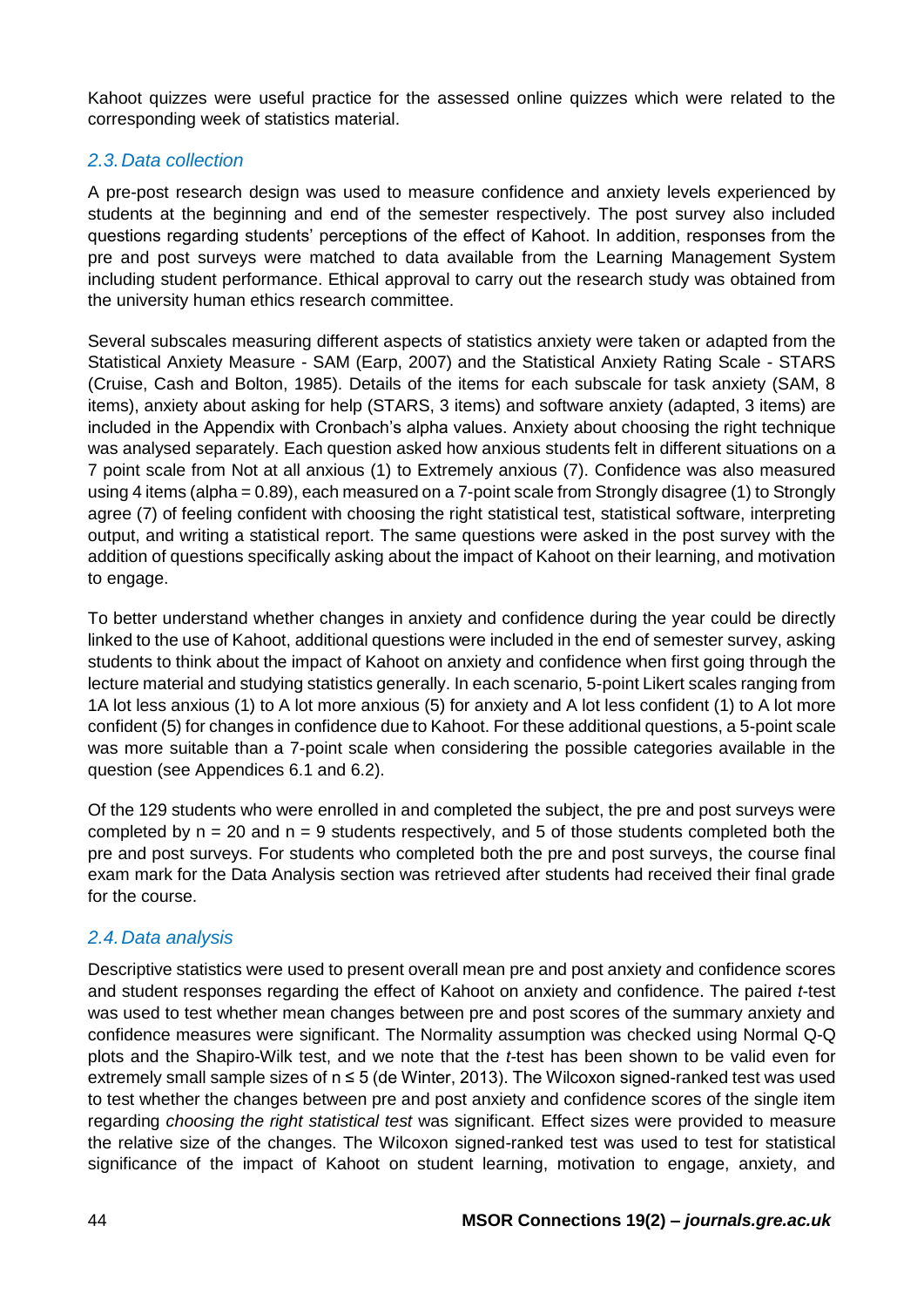confidence with statistics. The Spearman correlation coefficient was used to measure the strength of association between the reported impact of Kahoot on student learning, and the reported impact of Kahoot on anxiety and confidence. Linear regression was used to measure the association between student performance and statistics-related anxiety, with assumptions checked via a scatterplot of the data, and residuals versus fits and Normal Q-Q plots. Statistical analyses were carried out using R version 4.1.1 (R core team, 2019).

## **3. Results**

Prior to specifically examining the effect of Kahoot (Section 3.2), the pre and post anxiety and confidence data is explored (Section 3.1). Next, the relationship between behavioural engagement measures and student perception of benefit to learning is examined (Section 3.3). Lastly, how measures of anxiety, confidence, and impact of Kahoot related to student performance is described (Section 3.4).

#### *3.1.Overall student anxiety and confidence levels*

Figure 1 shows the mean pre and post anxiety scores and the mean pre and post confidence scores, with error bars representing 95% confidence intervals also shown. Based on the  $n = 20$  and  $n = 9$ students who completed the pre and post surveys respectively, all mean anxiety scores showed a decrease between the two surveys, while all mean confidence scores showed an increase between the two surveys. The largest observed difference between pre and post scores for both confidence and anxiety was for choosing the right statistical test.



Figure 2. Mean pre and post anxiety scores (top) and confidence scores (bottom) with error bars representing 95% confidence intervals shown.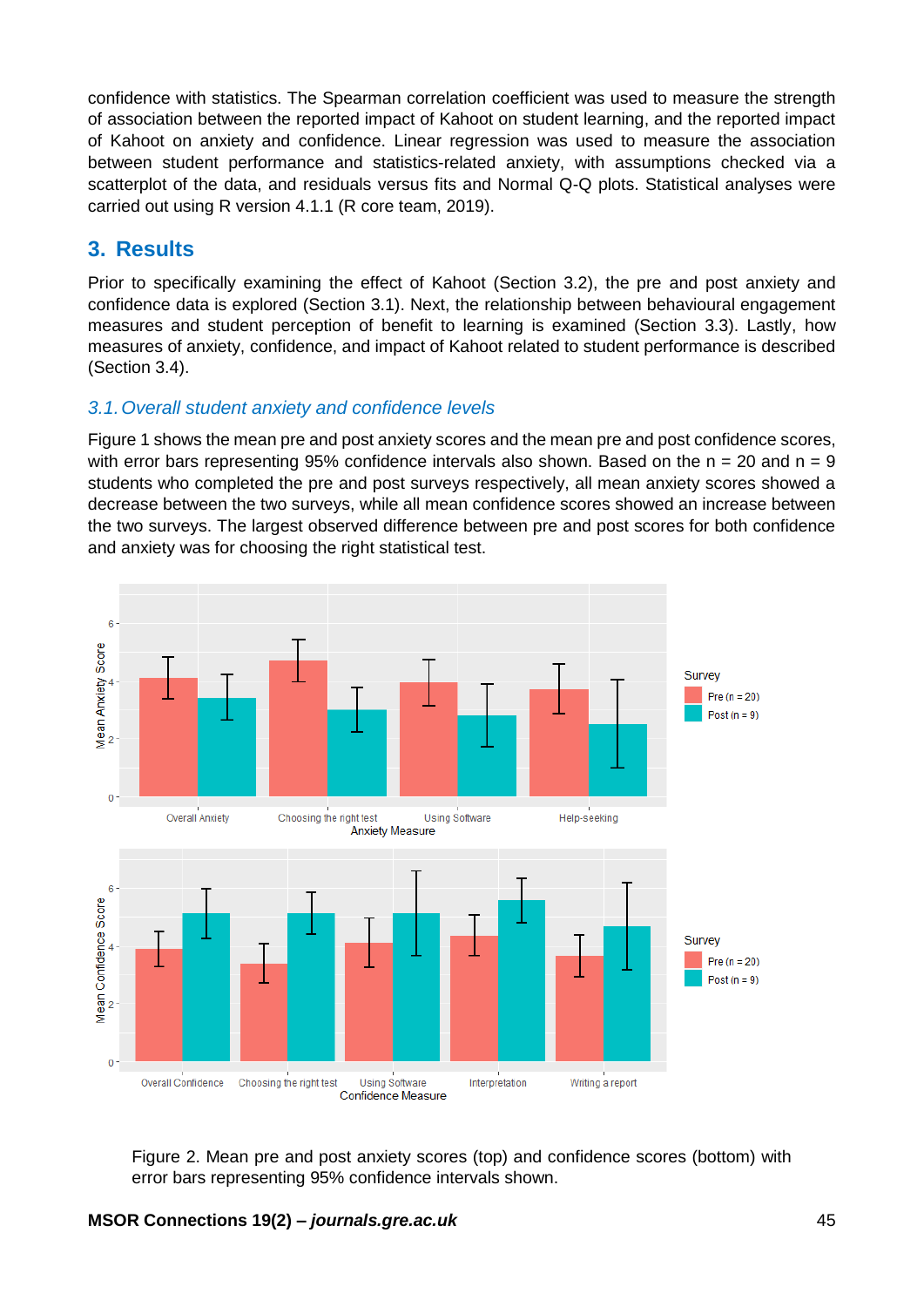To assess which changes were statistically significant, only the responses of the five students who completed both the pre and post survey could be used. Table 1 shows the results (*p*-values) of the paired *t*-test, standard error, mean change, and effect size of anxiety related to using software and help-seeking, as well as the overall confidence and anxiety measures. The remaining measures listed in Figure 1 were not appropriate for a *t*-test analysis (non-Normal) and are therefore not included in Table 1. Significant results ( $p < .05$ ) and large effect sizes ( $d \ge 0.8$ ) are highlighted in bold. The results indicate that, on average, the reduction in average anxiety levels based on the SAM and help-seeking anxiety measures was statistically significant. The effect size (standardised mean change) was large for all measures in Table 1 except for the Software anxiety measure, for which the measured change was zero.

Table 1. Results of paired *t*-tests (n = 5) for significant changes between pre and post anxiety and confidence measures, along with mean change and effect sizes. Significant *p*-values and large effect sizes are highlighted in bold.

| Measure                             | Mean change<br>(Effect size) | Std. Error | p-value |
|-------------------------------------|------------------------------|------------|---------|
| Anxiety about using software        | 0.000(0.00)                  | 0.723      | 1.00    |
| Anxiety about help-seeking          | $-0.867$ $(-1.25)$           | 0.309      | 0.049   |
| Overall statistical anxiety measure | $-0.425$ $(-1.26)$           | 0.151      | 0.048   |
| Overall confidence measure          | 0.900(0.88)                  | 0.458      | 0.12    |

To assess the statistical significance of the changes in anxiety and confidence with regard to choosing the right test, the Wilcoxon signed-rank test was carried out. This was an important item within the context of the Practice of Science course, because developing the skill of choosing the correct statistical test is one of the main intended learning outcomes of the course. Associated Wilcoxon effect sizes were calculated where possible effect sizes can vary from  $r = 0$  to 1, with an effect size of 0.5 or more considered large (Tomczak and Tomczak, 2014). The results indicated that the change in anxiety was statistically non-significant ( $p = 0.18$ ), although the effect size was large ( $r = 0.76$ ). The change in confidence was close-to-significant ( $p = 0.057$ ) and the effect size was large  $(r = 0.91)$ . Considering the small sample size  $(n = 5)$ , these results are encouraging and indicate that by the end of the course, students seemed to become more confident and less anxious regarding choosing the correct statistical test. This indicates that consideration of these items in a larger study would be beneficial.

#### *3.2.Impact of Kahoot on student confidence and anxiety*

To assess the impact of Kahoot on student confidence and anxiety, at the end of semester students were asked to indicate how their confidence and anxiety was affected due to the use of Kahoot, with regard to going through the lecture material for each topic, and studying statistics generally. The impact on confidence and anxiety was measured on a 5-point likert scale. The results are shown in Figure 2, which includes the responses of the  $n = 9$  students who completed the post survey. With regard to anxiety related to both items, almost all students reported either no change (yellow) or less anxiety (green). One student reported more anxiety (orange). With regard to confidence related to both items, most students reported an increase in confidence due to the use of Kahoot, with either 1 or 2 students reporting no change, and one student reporting a decrease in confidence.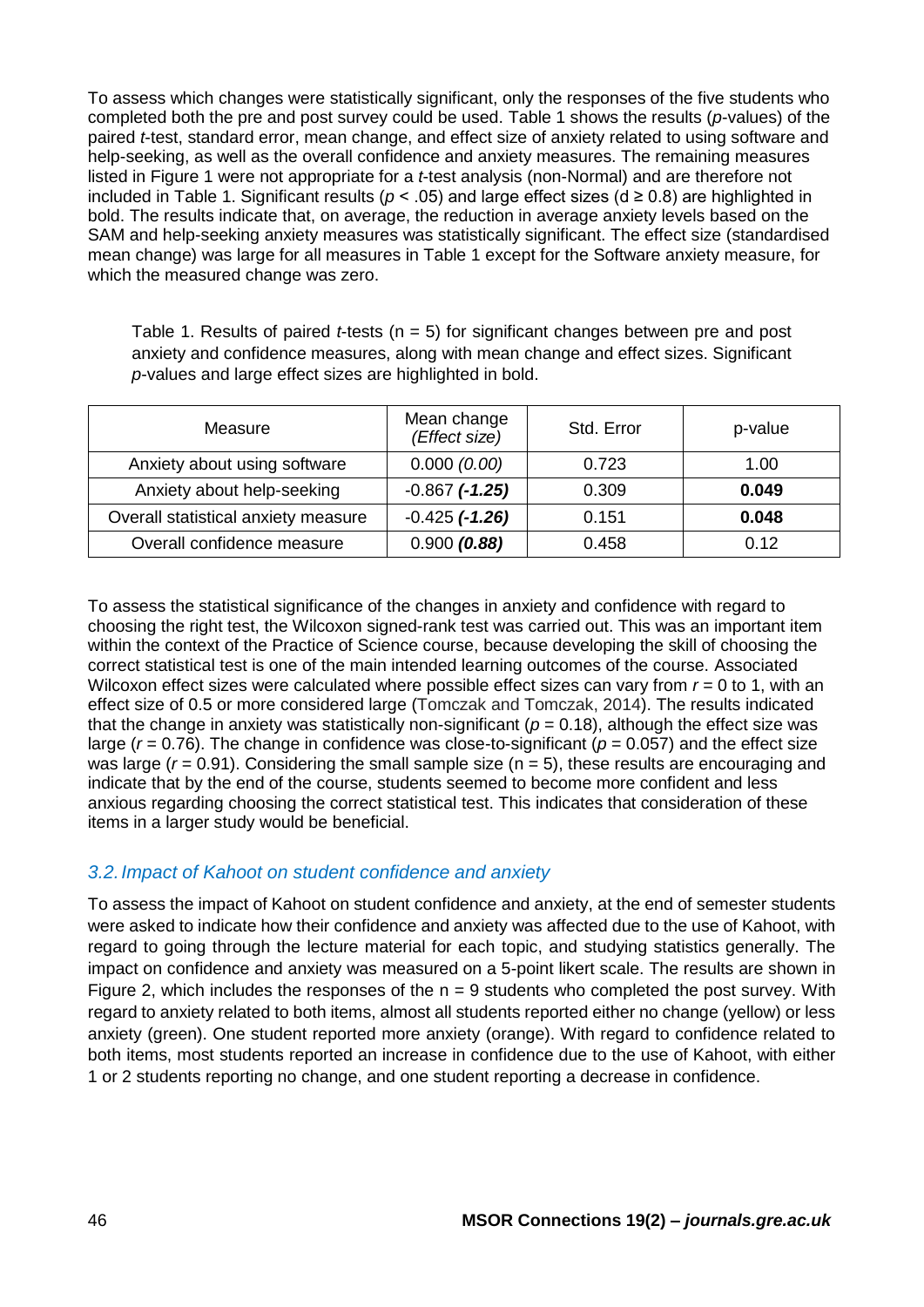

Figure 3. Student responses regarding the effect of Kahoot on anxiety (left) and confidence (right). Positive impact (less anxious or more confident) represented by green colours.

Willcoxon signed-rank tests were carried out to test the reported impact of Kahoot on student confidence and anxiety, testing whether the true median is different from 3 (no change). The results for these tests based on the n = 9 responses are shown in Table 2, which shows *p*-values, estimated median values, and effect sizes. Significant results (*p* < .05) and large effect sizes (*r* ≥ 0.5) are highlighted in bold. Students reported that Kahoot had a positive, large and statistically significant impact on their confidence studying statistics generally, and a positive, large and closeto-significant impact on their confidence when first going through the lecture material for each topic. The reductions in anxiety as a result of Kahoot were not statistically significant, however the effect size for studying statistics generally was large  $(r = 0.56)$ , and moderate  $(r = 0.45)$  for going through the lecture material for each topic. Again, considering the small sample size  $(n = 9)$ , these results are encouraging and indicate that Kahoot can have a positive effect in terms of student confidence and anxiety while studying statistics. This indicates a larger study considering these effects would be of benefit.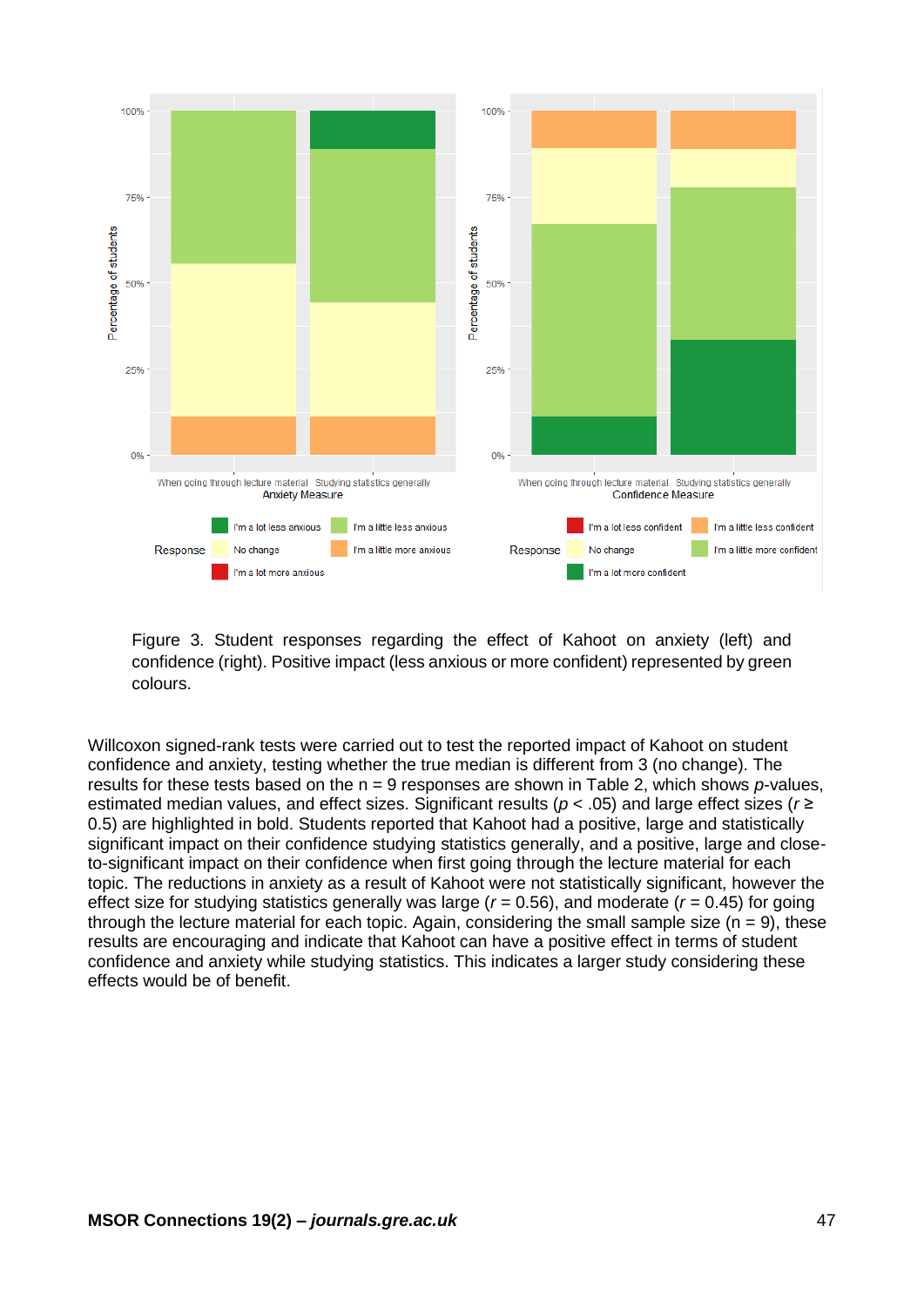Table 2. Results of Wilcoxon signed-rank tests ( $n = 9$ ) for whether the true median effect of Kahoot on anxiety and confidence measures is different from 3 (no change). Median values and effect sizes are displayed. Significant *p*-values and large effect sizes are highlighted in bold.

| Question                                                        | Anxiety<br>$1 = l'm$ a lot less anxious,<br>$5 =$ I'm a lot more anxious |      | Confidence<br>$1 =$ I'm a lot less confident,<br>$5 =$ I'm a lot more confident |         |  |
|-----------------------------------------------------------------|--------------------------------------------------------------------------|------|---------------------------------------------------------------------------------|---------|--|
|                                                                 | Median value<br>p-value<br>(Effect size)                                 |      | Median value<br>(Effect size)                                                   | p-value |  |
| When first going through the<br>lecture material for each topic | 3(0.45)<br>0.23                                                          |      | 4(0.638)                                                                        | 0.071   |  |
| Studying statistics in this<br>subject generally                | 2(0.56)                                                                  | 0.12 | 4(0.728)                                                                        | 0.036   |  |

### *3.3.The relationship between Kahoot's impact on learning and engagement, and its impact on statistics anxiety and confidence*

In addition to the questions asking about the impact of Kahoot on anxiety and confidence, two questions were added to the 7-point agreement scale questions in the post survey. The items were *Kahoot helped motivate me to engage more with the lecture content* and *Kahoot worked well in helping me learn* (see Appendix 6.3). Willcoxon signed-rank tests were carried out to test the reported impact of Kahoot on motivation to engage and learning, testing whether the true median is different from 4. Associated Wilcoxon effect sizes were calculated where possible effect sizes can vary from *r* = 0 to 1, with an effect size of 0.5 or more considered large (Tomczak and Tomczak, 2014). The n = 9 students who completed the post survey reported that Kahoot had a positive, large, and close-to-significant impact on engagement with lecture content ( $p = 0.10$ ,  $r = 0.56$ ) and learning  $(p = 0.093, r = 0.58)$ , with a median score of 6 for both measures. An analysis of the Spearman correlation between these two items yielded some interesting results. In particular, there was a perfect and highly significant correlation (1,  $p < .001$ ) between the agreement scores of these items. This would seem to indicate that student behavioural engagement and student perception of learning are linked.

Also of interest was the observed relationship between the item *Kahoot worked well in helping me learn* (and by default *Kahoot helped motivate me to engage more with the lecture content*) and the effect of Kahoot on anxiety and confidence. The sample Spearman correlations are provided in Table 3, which shows significant, strong, negative associations between the impact of Kahoot on learning and on anxiety, and highly significant, very strong, positive associations between the impact of Kahoot on learning and on confidence. Recalling the results in the previous section, the effect of Kahoot on anxiety was not significant. However, the impact of Kahoot on items related to confidence and perceived learning were all positive and either significant or close-to-significant. The highly significant and strong, positive associations between the reported effect of Kahoot on student learning and confidence shown in Table 3 therefore indicate that Kahoot has had a positive impact on perceived student confidence and student learning overall, although the presence and direction of causation is unclear.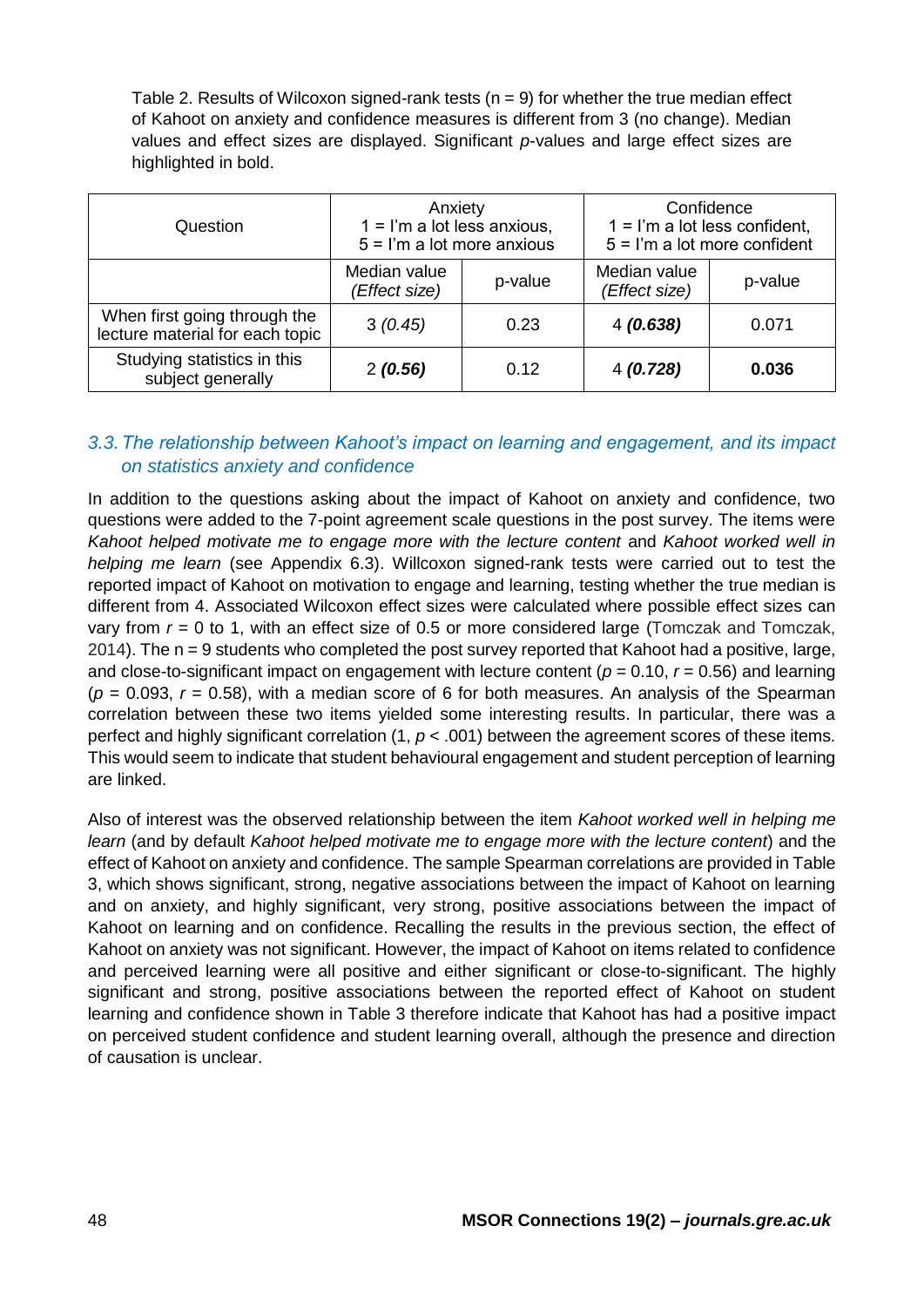Table 3. Sample Spearman correlations between the reported impact of Kahoot on learning, and the reported impact of Kahoot on measures relating to anxiety and confidence.

|                                              | Reported impact of Kahoot on<br>anxiety                         |                                                     | Reported impact of Kahoot on<br>confidence                      |                                                     |
|----------------------------------------------|-----------------------------------------------------------------|-----------------------------------------------------|-----------------------------------------------------------------|-----------------------------------------------------|
|                                              | When going<br>through the<br>lecture material<br>for each topic | Studying<br>statistics in this<br>subject generally | When going<br>through the<br>lecture material<br>for each topic | Studying<br>statistics in this<br>subject generally |
| Kahoot worked<br>well in helping<br>me learn | $-0.75*$                                                        | $-0.64$ <sup>*</sup>                                | $0.82**$                                                        | $0.88***$                                           |

p-values  $(0, 0.001, 0.01, 0.05, 0.1, 1)$  <=> symbols $($ "\*\*\*", "\*\*", "\*", ", ")

#### *3.4.Relationship to student performance*

Linear regression modelling was carried out to assess the relationship between student performance on the exam, and all items related to anxiety, confidence and the impact of Kahoot. Most items were not found to be significantly associated with student performance, although this may be partially due to the limitation of a small sample size  $(n = 9)$ . However, despite the small sample size, anxiety associated with asking for help was significantly associated with student performance based on responses from both the pre and post surveys. The result from the post survey data is reported here: in particular, a simple linear regression analysis was conducted to test the association between exam mark as the response, and the anxiety measure for *Asking one of my statistics teaching staff for help in understanding computer output* as the predictor. The results of the regression indicated that helpseeking anxiety explained 52.39% of the variation in exam marks  $(R^2 = .5239, F(1,7) = 7.704, p =$ .028). Help-seeking anxiety score is a significant predictor of exam mark ( $\beta$  = -3.683,  $p$  = .028). For each additional point in help-seeking anxiety score, on average, exam mark was between 0.55 and 6.82 marks lower. This finding indicates that help-seeking anxiety and ways it can be addressed warrants further research.

## **4. Discussion, conclusions, and future work**

The results indicate positive, large, and some significant (or close-to-significant) changes in both student confidence and statistics-related anxiety when comparing pre and post scores. The results further indicate that Kahoot can have a positive impact on student confidence and student engagement & learning, and further that the impact of Kahoot on these aspects are correlated. Although the effect of Kahoot on anxiety was positive, the results were not as strong as the effect of Kahoot on confidence. Considering possible reasons for this, anecdotal evidence suggests that timed testing can be anxiety-inducing or affect performance for some students [this has also been seen in the literature; e.g. Onwuegbuzie & Seaman (1995)], but that this may not necessarily inhibit increases in confidence. For instance, consider one student's response in the post survey to the question, *What else (if anything) has helped reduce your anxiety about studying statistics this semester?:* "Most of my anxiety is around timed testing…". This student also responded that Kahoot had a positive impact on motivation to engage, learning, and confidence, but no change to anxiety. Although the negative association between statistics anxiety and student performance is documented in the literature (Chew & Dillon, 2014), Keeley et al., (2008) found that very high or very low levels of anxiety were associated with lower performance, while mid-range anxiety was associated with higher performance. They argued against assuming that lengths should be taken to eliminate all anxiety, while Onwuegbuzie & Wilson (2003) suggested that some statistics anxiety can even be facilitative rather than debilitative when not experienced in extreme measures. Hence, it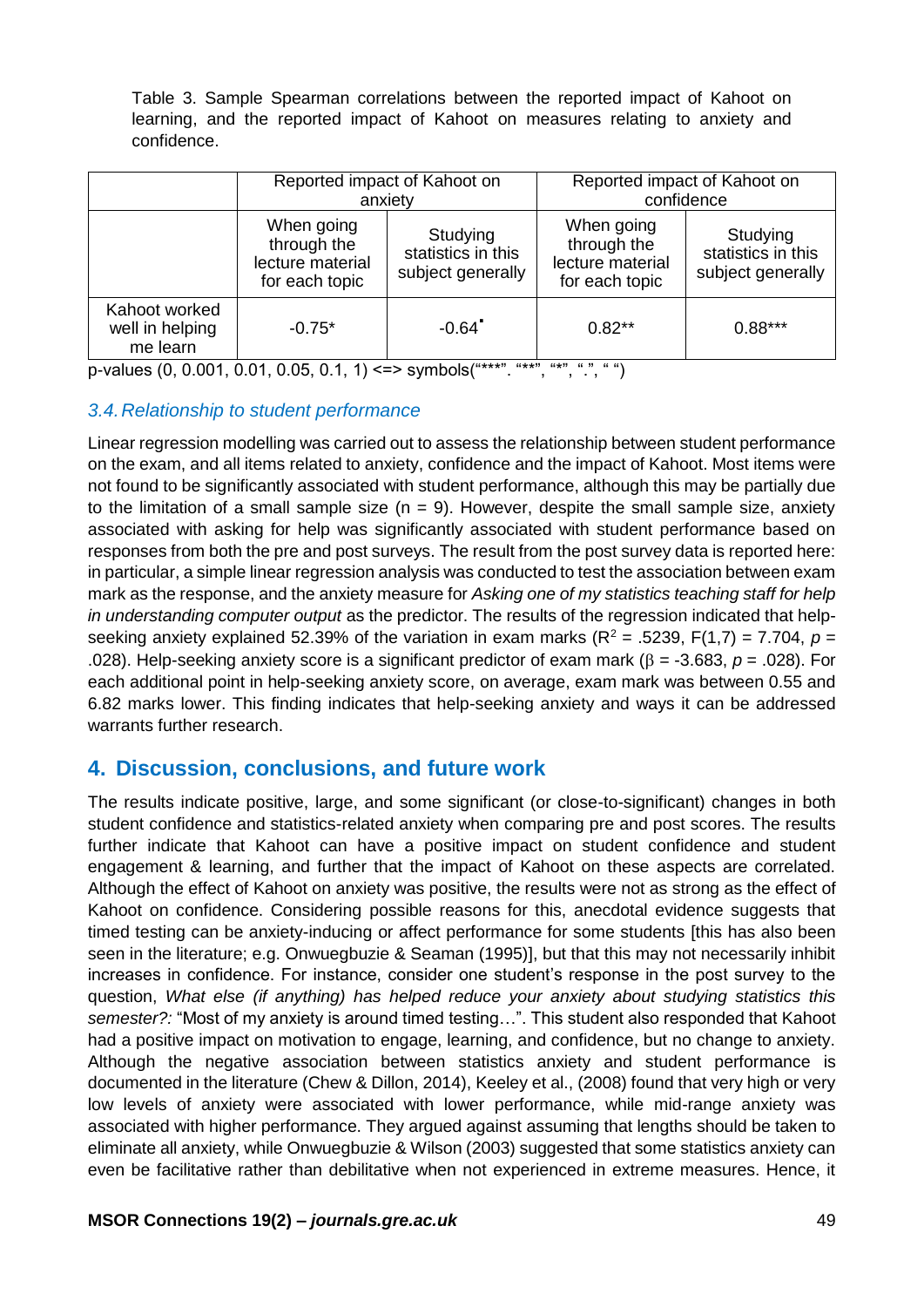may be argued that some anxiety may be acceptable when associated with playing Kahoot, particularly if at the same time it is a confidence-building exercise that facilitates better learning.

Still, Wang & Tahir (2020) summarise some useful suggestions that can help to reduce student anxiety, one of which is that students can be anonymous while playing Kahoot by using nicknames, which can lead to reduced stress and creation of a safer environment within which to fail. To reduce the potential fear of losing Kahoot games, Wang & Tahir (2020) report that playing Kahoot as teams rather than individuals has been suggested. Another obvious suggestion for the anxiety some students experience around pressure to answer questions quickly is to increase the time allowed to answer questions, although this may not always be possible within the time constraints of a class. At present, the possible time that can be allowed for answering a question ranges from 5 seconds to 4 minutes. Verbal feedback from students about the assessed online quizzes indicated that students greatly appreciated the long timeframe (2 hours) within which to complete them, perceived that they were helpful for learning, and were useful for staying on track with course content; observations which warrant further research into the use of online quizzes to facilitate learning and reduce statistics anxiety.

The obvious association observed between anxiety related to help-seeking and student performance is an observation that also warrants further investigation. These preliminary results indicate that a future workshop based on statistics-related anxiety (see, e.g. Marshall et al, 2017), with a particular focus on the benefits of help-seeking, along with strategies to normalise help-seeking in the curriculum, may have a positive impact on student performance.

A limitation of this study is the limited sample size and associated low response rate, which may have increased the risk of self-selection bias. Still, this study has led to some interesting observations that warrant further investigation. Recommendations for further research are therefore as follows:

- 1. A repeat of this study but with a higher sample size, so that findings can be generalised with greater certainty;
- 2. Research into the reasons why Kahoot helped increase confidence or reduce anxiety, where this has occurred;
- 3. A study on statistics anxiety workshops that have a particular focus on help-seeking, along with strategies in the curriculum to encourage and normalise help seeking, including measurement of the impact on student performance;
- 4. A study on online tests with generous time-limits that can be repeated as a confidencebuilding strategy, measuring the impact on anxiety, confidence, and performance.

## **5. Acknowledgements**

The authors wish to thank the editor and referees, whose valuable comments led to an improved version of this article.

## **6. Appendix**

#### *6.1.Statistics anxiety scales*

All statistics anxiety measures contained items asking how anxious students felt in the specific situation from 1 (Not at all anxious) to 7 (Extremely anxious). The same scales were used in the pre and post surveys.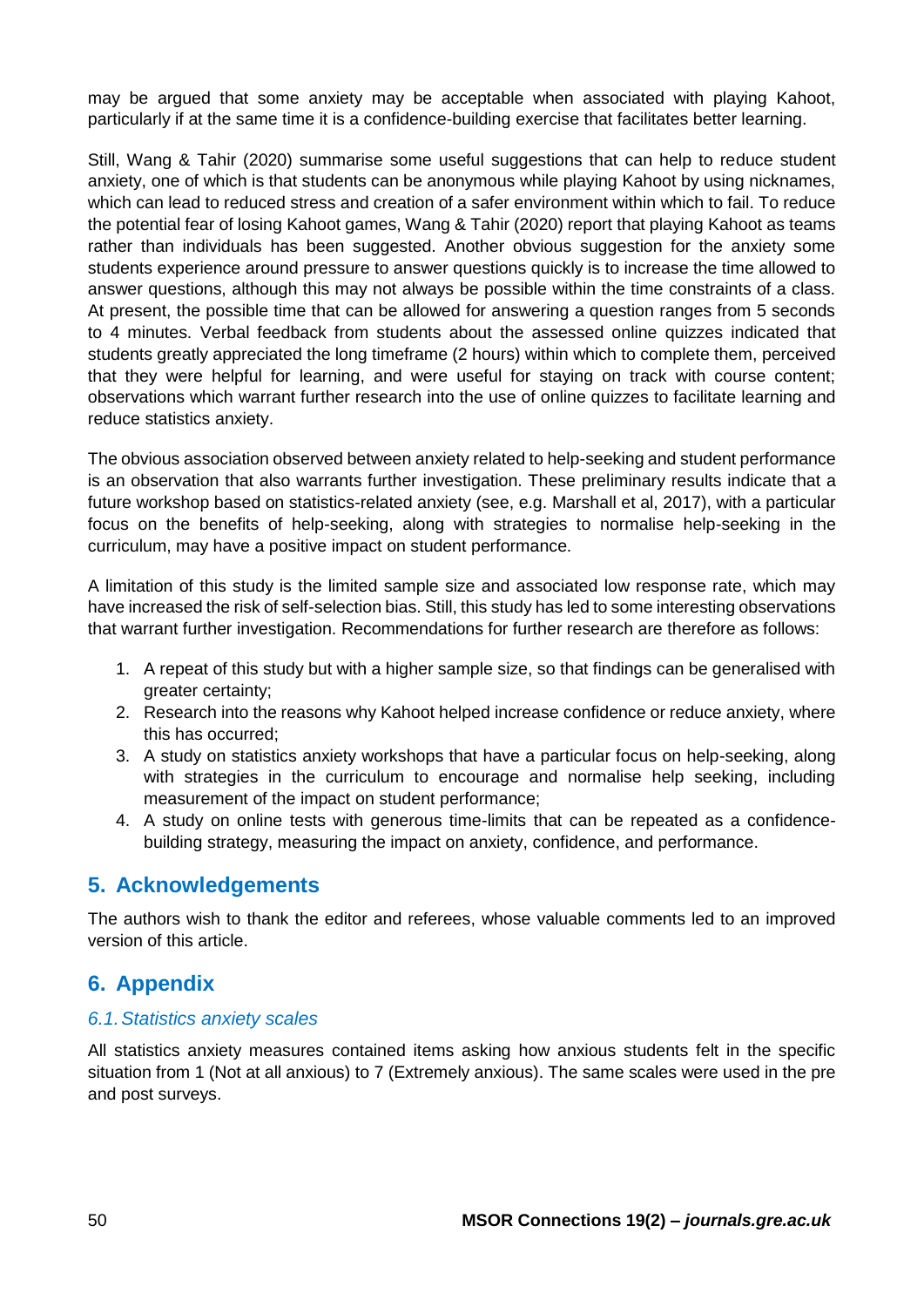| Cronbach's<br><b>Scale</b><br>and<br>alpha (post survey)                       | <b>Individual items</b>                                                                                          |
|--------------------------------------------------------------------------------|------------------------------------------------------------------------------------------------------------------|
|                                                                                | <b>Statistical task anxiety</b>                                                                                  |
|                                                                                | Sitting an exam in person on campus                                                                              |
|                                                                                | Studying statistics generally                                                                                    |
| <b>Statistical anxiety measure</b>                                             | Reading statistical studies                                                                                      |
| (Earp, 2007)                                                                   | Calculating probabilities                                                                                        |
| Cronbach's alpha = $0.94$                                                      | Formulating and testing hypotheses                                                                               |
|                                                                                | Developing conclusions based on mathematical solutions                                                           |
|                                                                                | Interpreting statistics                                                                                          |
|                                                                                | Explaining your statistical findings                                                                             |
|                                                                                | <b>Software anxiety</b>                                                                                          |
| Marshall<br>Created<br>by                                                      | as Inputting/manipulating data in statistical software                                                           |
| existing scales do not contain<br>items relating to software                   | Using statistical software to carry out analyses                                                                 |
| Cronbach's alpha = $0.89$                                                      | Summarising results from the statistical software output                                                         |
|                                                                                | Fear of asking for help                                                                                          |
|                                                                                | Going to my statistics lecturer for individual help with material I am having<br>Rating difficulty understanding |
| <b>Statistical Anxiety</b><br>Scale - STARS (Cruise, Cash<br>and Bolton, 1985) | Asking a statistics lecturer for help understanding computer output                                              |
| Cronbach's alpha = $0.9$                                                       | Asking a fellow student for help in understanding statistics material                                            |

In order to ascertain whether changes in anxiety related specifically to the use of Kahoot, some additional questions were added to the post survey.

| How has using Kahoot in this<br>subject impacted on any<br>anxiety you may have had<br>about Statistics? | I'm a<br>lot less<br>anxious | I'm a little less<br>anxious | No.<br>change | I'm a little<br>more<br>anxious | I'm a<br>lot<br>more<br>anxious |
|----------------------------------------------------------------------------------------------------------|------------------------------|------------------------------|---------------|---------------------------------|---------------------------------|
| When first going through the<br>lecture material for each topic                                          |                              |                              |               |                                 |                                 |
| Studying statistics in this<br>subject generally                                                         |                              |                              |               |                                 |                                 |

#### *6.2.Statistics confidence scales*

Students were asked how much they agreed with the following questions about confidence with key aspects of statistics on a 7 point scale from 1 (Strongly disagree) to 7 (Strongly agree).

|                                                            | If feel confident choosing the right statistical test                |
|------------------------------------------------------------|----------------------------------------------------------------------|
| <b>Statistical confidence</b><br>Cronbach's alpha = $0.89$ | If feel confident interpreting results from statistical software     |
|                                                            | If feel confident using the statistical software taught on my course |
|                                                            | If feel confident writing a statistical report                       |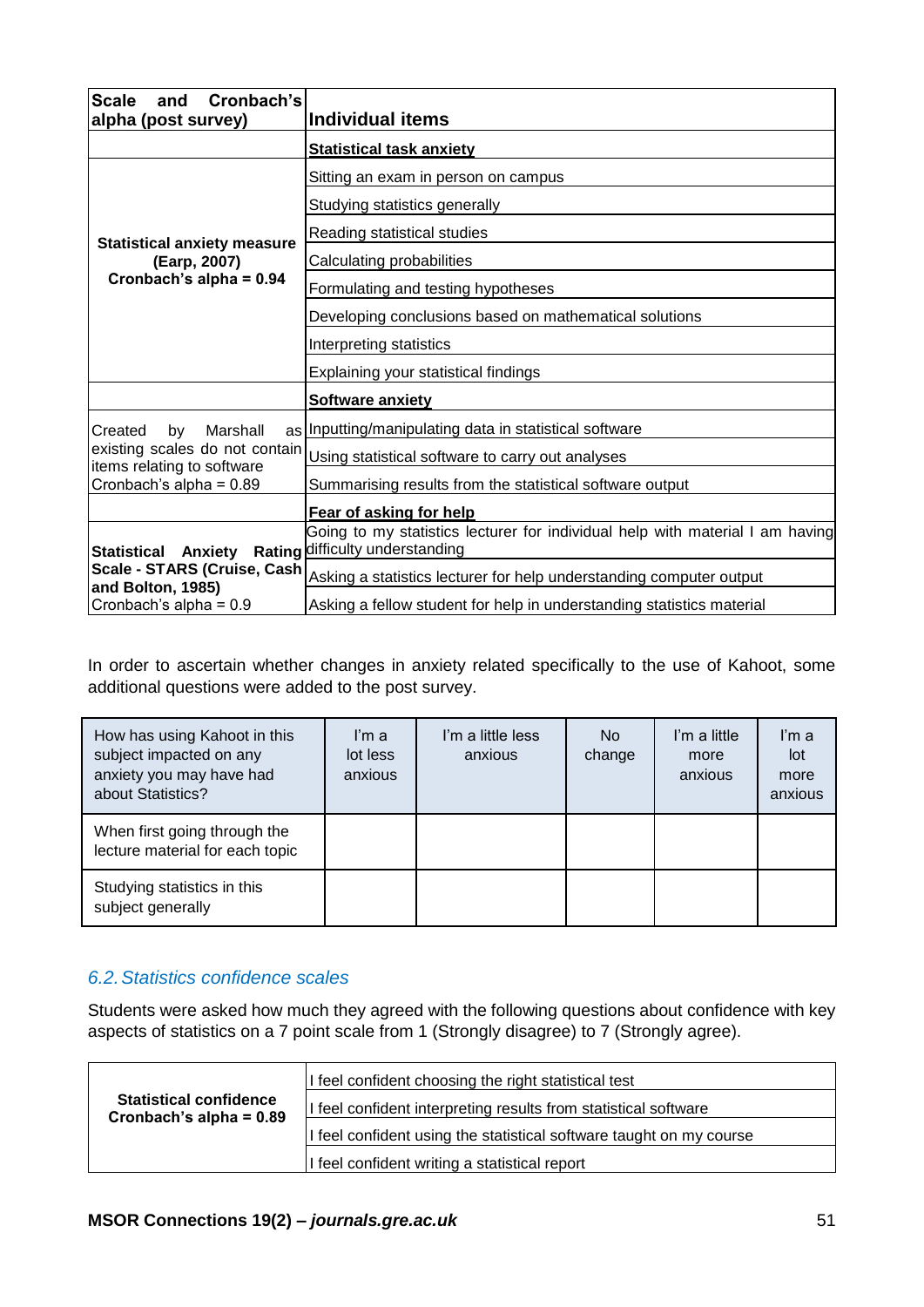In order to ascertain whether changes in confidence related specifically to the use of Kahoot, some additional questions were added to the post survey.

| How has using Kahoot in this<br>impacted on<br>subject<br>any<br>confidence you may have had<br>about Statistics? | I'm a lot<br>less<br>confident | I'm a little<br>less<br>confident | No.<br>change | I'm a little<br>more<br>confident | I'm a lot<br>more<br>confident |
|-------------------------------------------------------------------------------------------------------------------|--------------------------------|-----------------------------------|---------------|-----------------------------------|--------------------------------|
| When first going through the<br>lecture material for each topic                                                   |                                |                                   |               |                                   |                                |
| this<br>Studying<br>statistics in<br>subject generally                                                            |                                |                                   |               |                                   |                                |

#### *6.3.Additional questions measuring impact of Kahoot*

Students were asked in the post survey how much they agreed with the following questions about the impact of Kahoot on a 7 point scale from 1 (Strongly disagree) to 7 (Strongly agree).

|                                | Kahoot helped motivate me to engage more with the lecture content |
|--------------------------------|-------------------------------------------------------------------|
| <b>Engagement and learning</b> | Kahoot worked well in helping me learn                            |

## **7. References**

Baloglu, M., 1999. *A comparison of mathematics anxiety and statistics anxiety in relation to general anxiety*. [pdf] ERIC. Available at: <http://files.eric.ed.gov/fulltext/ED436703.pdf> [Accessed 20 May 2021].

Belli, G.M. and Seaver, W.L., 1989. Graduate statistics service courses in part-time off-campus programs. *The American Statistician*, 43(2), pp.86-90.

Birenbaum, M. and Eylath, S., 1994. Who is afraid of statistics? Correlates of statistics anxiety among students of educational science. *Educational Research*, 36(1), pp.93–98.

Chamberlain, J.M., Hillier, J. and Signoretta, P., 2015. Counting better? An examination of the impact of quantitative method teaching on statistical anxiety and confidence. *Active Learning in Higher Education*, 16(1), pp.51-66.<https://doi.org/10.1177%2F1469787414558983>

Chew, P.K.H. and Dillon, D.B., 2014. Statistics anxiety update: Refining the construct and recommendations for a new research agenda. *Perspectives on Psychological Science*, 9(2), pp.196- 208. [https://doi.org/10.1177/1745691613518077.](https://doi.org/10.1177/1745691613518077)

Cohen, R.L., 2014. Playing with numbers: Using Top Trumps as an ice-breaker and introduction to quantitative methods. *Enhancing Learning in the Social Sciences*, 6(2), pp.21-29.

Cook, A., 2001. Assessing the use of flexible assessment. *Assessment & Evaluation in Higher Education,* 26(6), pp.539-549.

Cui, S., Zhang, S., Guan, D., Zhao, X. and Si, J., 2019. Antecedents of statistics anxiety: An integrated account. *Personality and Individual Differences*, 144(2019), pp.79-87.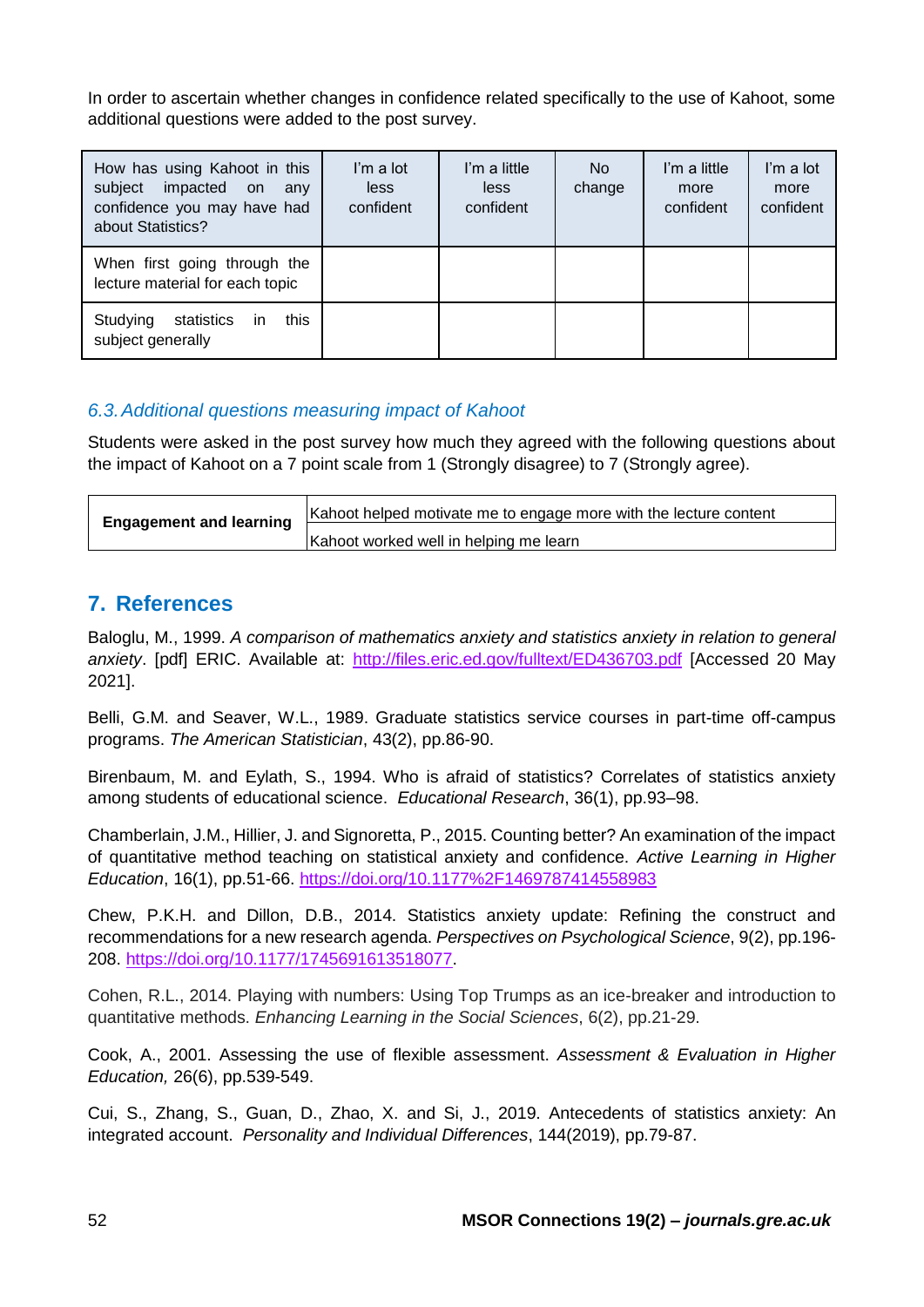D'Andrea, L. and Waters, C., 2002. Teaching statistics using short stories: Reducing anxiety and changing attitudes. In *ICOTS 6 The Sixth International Conference on Teaching Statistics "Developing a Statistically Literate Society"*. Cape Town, South Africa, 7-12 July 2002 [online] Available at: [http://iase-web.org/documents/papers/icots6/8a2\\_dand.pdf](http://iase-web.org/documents/papers/icots6/8a2_dand.pdf) [Accessed 18 May 2021].

de Winter, J.C.F., 2013. Using the Student's t-test with extremely small sample sizes. *Practical Assessment, Research, and Evaluation*, [e-journal] 18(Article 10). [https://doi.org/10.7275/e4r6-dj05.](https://doi.org/10.7275/e4r6-dj05)

Dempster, M. and McCorry, N.K, 2009. The role of previous experience and attitude towards statistics in statistics assessment outcomes among undergraduate psychology students. *Journal of Statistics Education*, [online] Available at:<http://jse.amstat.org/v17n2/dempster.html> [Accessed 20 May 2021].

Earp, M., 2007. Development and validation of the Statistics Anxiety Measures. Ph.D. University of Denver.

Ellman, J.S., 1991. An elaboration approach to teach statistics: Its effects on math anxiety, attitude, and achievement. Ph.D. University of South Dakota.

Fullarton, C.M., Hoeck, T.W. and Quibeldey-Cirkel, K., 2017. *arsnova.click – A game-based audience-response system for STEM courses*. Available at: [https://arsnova](https://arsnova-uploads.mni.thm.de/Demo-Kartei/arsnova-click_EDULEARN17.pdf)[uploads.mni.thm.de/Demo-Kartei/arsnova-click\\_EDULEARN17.pdf](https://arsnova-uploads.mni.thm.de/Demo-Kartei/arsnova-click_EDULEARN17.pdf) [Accessed 20 May 2021].

González, A., Rodríguez, Y., Faílde, J.M. and Carrera. M.V., 2016. Anxiety in the statistics class: Structural relations with self-concept, intrinsic value, and engagement in two samples of undergraduates. *Learning and Individual Differences*, 45(2016), pp.214-221. [http://dx.doi.org/10.1016/j.lindif.2015.12.019.](http://dx.doi.org/10.1016/j.lindif.2015.12.019)

Johnston, A.G., 1977. *Social Statistics without Tears*. New York: McGraw-Hill Companies*.*

Keeley, J., Zayac, R. and Correia, C., 2008. Curvilinear relationships between statistics anxiety and performance among undergraduate students: Evidence for optimal anxiety, *Statistics Education Research Journal*, [e-journal] *7*(1). Available at: [http://iase](http://iase-web.org/documents/SERJ/SERJ7(1)_Keeley.pdf)web.org/documents/SERJ/SERJ7(1) Keeley.pdf [Accessed 20 May 2021].

Kesici, S., Baloğlu, M. and Deniz, M., 2011. Self-regulated learning strategies in relation with statistics anxiety. *Learning and Individual Differences*, 21(4), pp.472–477. [http://dx.doi.org/10.1016/j.lindif.2011.02.006.](http://dx.doi.org/10.1016/j.lindif.2011.02.006)

Macher, D., Paechter, M., Papousek, I. and Ruggeri, K., 2011. Statistics anxiety, trait anxiety, learning behaviour, and performance. *European Journal of Psychology of Education*, [online] Available at:<https://www.jstor.org/stable/43551094> [Accessed 20 May 2021].

Macher, D., Paechter, M., Papousek, I., Ruggeri, K., Freudenthaler, H.H. and Arendasy, M., 2013. Statistics anxiety, state anxiety during an examination, and academic achievement. *British Journal of Educational Psychology*, 83(4), pp.535–549.

Macheski, G.E., Buhrmann, J., Lowney, K.S. and Bush, M.E., 2008. Overcoming student disengagement and anxiety in theory, methods, and statistics courses by building a community of learners. *Teaching Sociology*, *36*(1), pp.42-48.

Marshall, E.M., Wilson, D.A. and Mann, V.E., 2017. Addressing maths anxiety and engaging students with maths within the curriculum. *MSOR Connections*, [e-journal] 15(3), Available at: <https://journals.gre.ac.uk/index.php/msor/article/view/555> [Accessed 20 May 2021].

**MSOR Connections 19(2) –** *journals.gre.ac.uk* 53